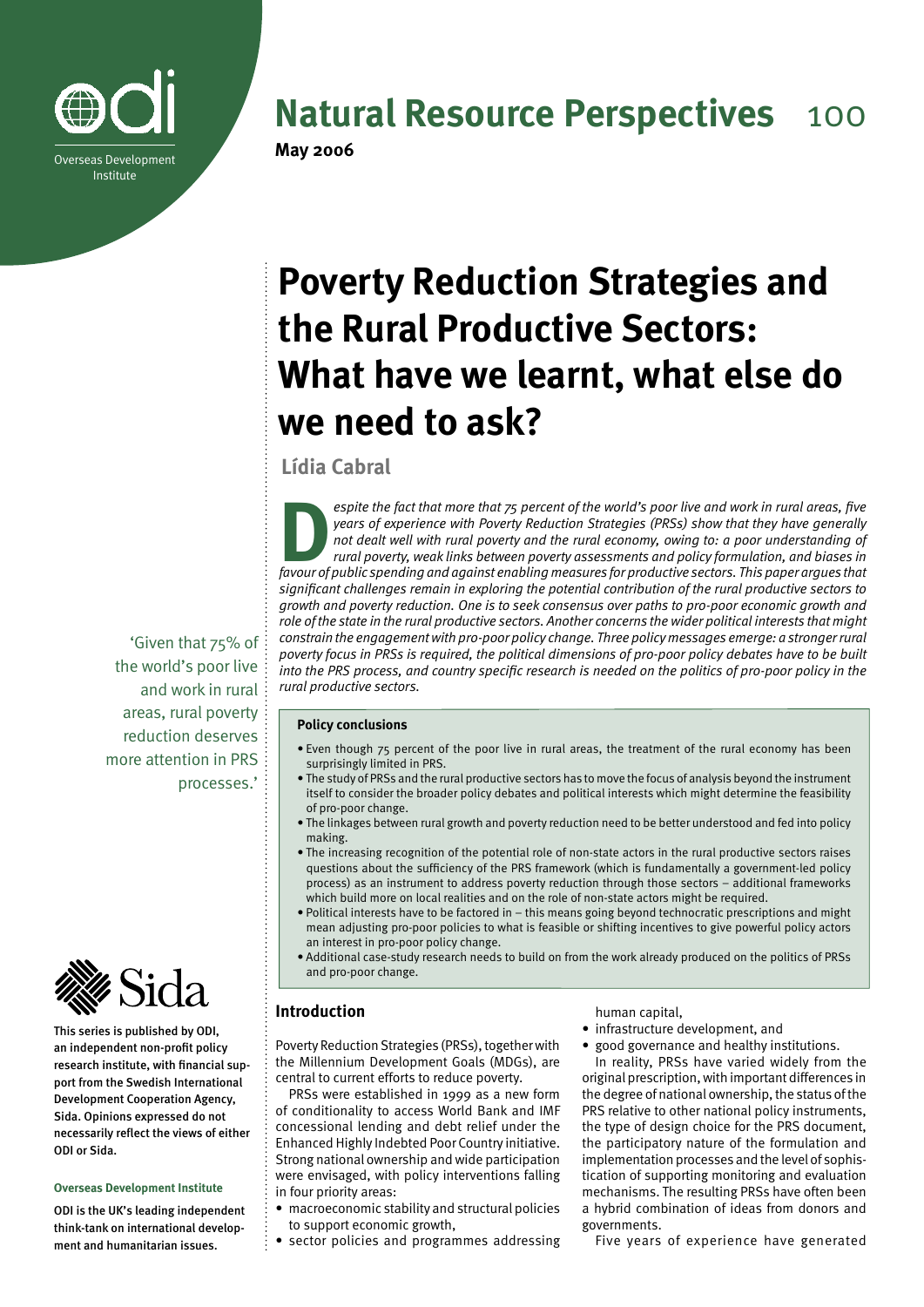$\odot$ **Cli** / Natural Resource Perspectives

numerous reviews and assessments. Although the challenges are still significant – in particular in relation to the active engagement of key stakeholders (particularly national parliaments and the poor), analytical foundations of policy prescriptions, consistency between policy objectives and resource allocation, and impact evaluation – it is widely agreed that PRSs have helped in mainstreaming poverty reduction efforts and in creating new spaces for domestic policy dialogue.

That said, there is concern that PRSs to date have tended to emphasise the public provision of goods and services – roads, water, health, education, etc. – and paid less attention to productive sectors.

Some 75 percent of the world's poor live and work in rural areas (IFAD, 2001). This paper reviews existing knowledge on PRS and the rural economy by providing a brief overview of three recent pieces of work: a World Bank literature review of rural development aspects of 32 PRSs (World Bank, 2005), an ODI literature review of 16 PRSs (Shepherd and Fritz, 2005), and an ODI study (Cromwell et al., 2005) of three countries' experiences – Malawi, Nicaragua and Vietnam.

This paper emphasises the need to look beyond the PRS instrument itself in order to understand the treatment given to the rural economy and the rural productive sectors in PRSs. Wider policy debates and processes are the key to understanding the nature and potential reach of the PRS agenda, particularly where – as in the productive sectors – public policy roles are highly contested.

The rest of the paper consists of three parts: policy content of PRSs, PRS process, and the challenges of pro-poor growth from the perspective of the rural productive sectors.

#### **2. PRS policy content**

Various studies have suggested that PRSs, or at least the first generation of them, are weak in terms of the analytical content of policies. Studies focusing on the rural dimensions of poverty and the rural economy conclude likewise and identify at least four types of problems: deficient poverty diagnoses, lack of correspondence of diagnosis to policy recommendations, bias to activities that concern public spending, and failure to explore the links between growth and poverty reduction.

Taking these in turn: In PRSs, the rural poor are frequently treated as a homogeneous group with little discussion of the determinants of their poverty status (World Bank, 2005). The neglect of dynamic aspects of poverty –opportunities for the poor to participate in economic growth as well as the risks of the non-poor descending into poverty – has also been noted (Shepherd and Fritz, 2005).

An additional concern is the extent to which poverty diagnoses, or indeed participatory assessments involving the poor, actually inform the setting of policy priorities and targets. The links between poverty assessments and policy are seldom straightforward. The World Bank review notes, for example, that half of the 32 PRSs analysed included water-related issues in the poverty diagnosis, but only one quarter included actions related to this sector. Livestock provides a similar example. By contrast, decentralisation and local governance were linked to rural poverty in only 28 percent of the PRSs but considered a priority area of intervention in 72 percent of them (World Bank, 2005).

PRSs seem to have failed to draw from poverty diagnoses, or to explore the rural dimensions of poverty, and so convey little understanding of the poverty reduction potential of the rural productive sectors.

PRSs have a strong public expenditure focus, and pro-poor policy prescriptions are greatly determined by the prevailing pattern of public sector intervention. This is said to have created a bias in PRSs – a bias reflected in the MDGs also – against the productive sectors (Shepherd and Fritz, 2005; Cromwell et al. 2005). The public expenditure focus is not surprising given the initial tight link between the PRS process and debt relief, and the fact that PRS processes have often been coordinated by ministries of finance. This might have left little space for considering enabling (and less expenditure-focused) public

#### **Box 1 PRSs and other policy planning frameworks, Malawi and Nicaragua**

Experience in Malawi and Nicaragua shows that the PRS is not the leading policy framework on poverty reduction. Other policy documents have quickly rendered the PRS obsolete or redundant. *Malawi:*

- Malawi Poverty Reduction Strategy, 2002 following closely the original prescription, the PRS had the following priority areas: (i) sustainable propoor growth, (ii) human capital development, (iii) improving quality of life of the most vulnerable, (iv) good governance, security and justice.
- Malawi Economic Growth Strategy, 2004 and Malawi Growth and Development Strategy, 2005 – the new President elected in 2004 and other key stakeholders thought that the approach in the PRS was inadequate for promoting rapid economic growth and designed these strategies to fill the gap. It has been argued that the new approach focuses on immediate actions benefiting the large-scale private sector with little concern for poverty reduction – in particular, it ignores the maize-based subsistence agriculture on which two thirds of the population rely.
- *Nicaragua:*
- Reinforced Strategy for Economic Growth and Poverty Reduction, 2001 – the PRS includes as priority areas: (i) economic growth, (ii) investment in human capital, (iii) protection of the vulnerable, (iv) good governance and institutional development.
- National Development Plan, 2002 this plan reflects the priorities of the new government which took over in 2002. It stresses economic growth and largely assumes that poverty reduction will be achieved through trickle down effects. The growth model is based on attracting foreign capital and investment to favoured geographical areas (in terms of land potential and market access) where competitiveness can be harnessed. The implication for the poor in remote areas is that they migrate and relocate to take advantage of jobs created in the high potential clusters.

*Source:* Cromwell et al. (2005)

sector measures and for exploring linkages between the public sector and the profit and non-profit non-state sectors with great poverty reduction potential.

Nor have the linkages, or trade-offs, between poverty reduction and growth been adequately explored (World Bank, 2004). There are sectors, such as tourism, where considerable scope for poverty reduction exists but has rarely been explored in PRSs (Shepherd and Fritz, 2005). Often, the implicit pro-poor growth model in PRS is one of 'trickle-down', which tends to treat growth and poverty reduction as one and the same thing, overlooking the connections between the two (Cromwell et al., 2005).

#### **3. PRS process**

Participation is one of the principles of PRS formulation and implementation, but has been modest, with low engagement of, especially, rural stakeholders and limited to the diagnostic stage of the PRS process (Shepherd and Fritz, 2005; World Bank, 2005). In addition, PRSs have generally been one amongst several policy processes and statements, rather than the overarching policy framework on poverty reduction (Shepherd and Fritz, 2005; Cromwell et al., 2005). Their importance has been undermined by changes in governments, or in national development plans that have supplanted them. Box 1 provides examples from Malawi and Nicaragua.

Donor efforts to link poverty reduction and the rural productive sectors have also been insufficient. Large shares of donor funds to these sectors are still made available through off-budget projects and programmes, undermining coordination and transparency (Shepherd and Fritz, 2005).

One reason for this is that it has proved difficult to achieve a consensus on the detailed priorities for agricultural and rural development. Box 2 provides an example of donor disagreement on agriculture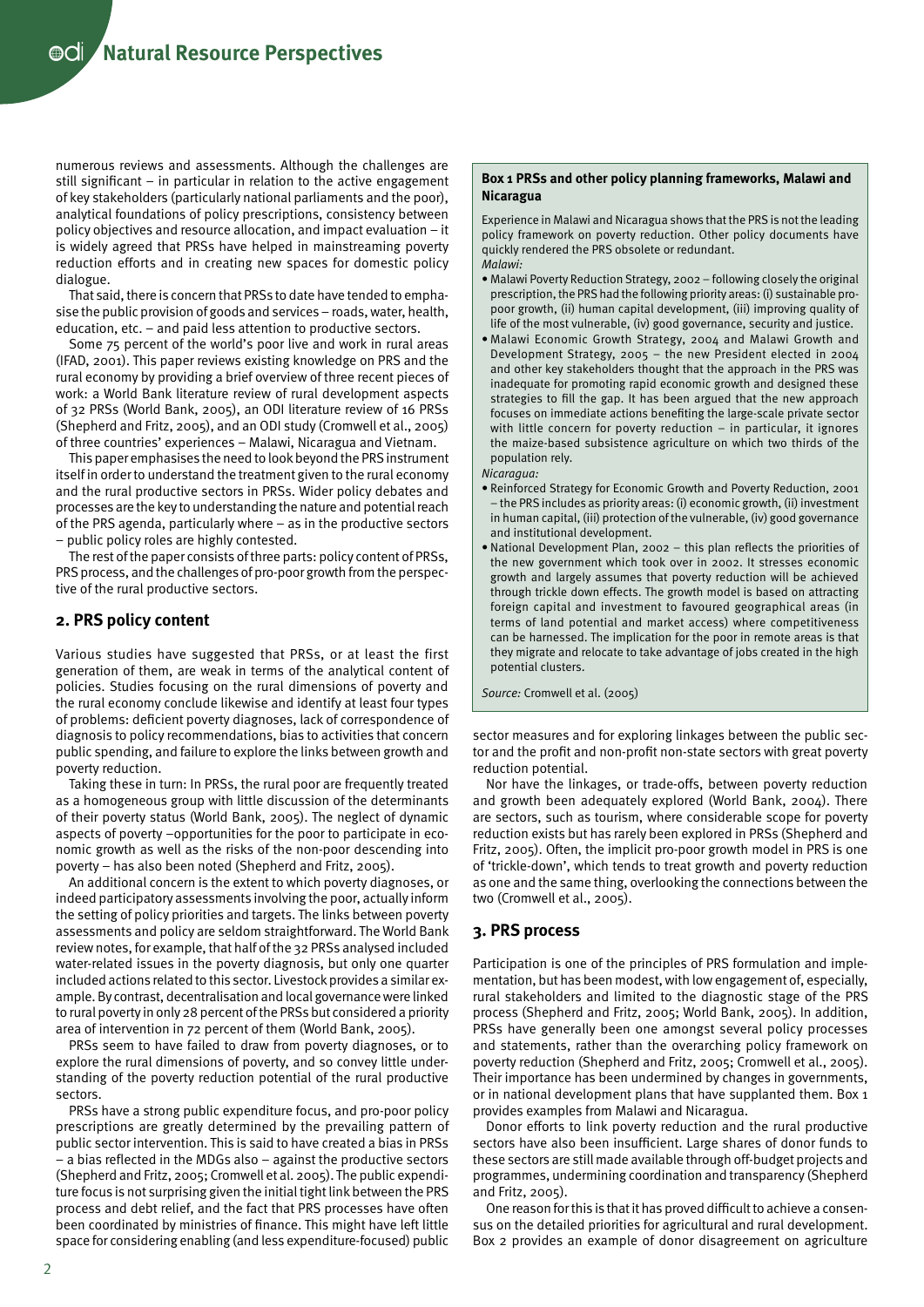#### **Box 2 Donor disagreement on agricultural policy: the case of the Starter Pack scheme, Malawi**

The Starter Pack scheme was devised to help in spreading new maize production technology in Malawi. Small bags of seed and fertiliser were distributed to all small farmers to get them over the hurdle of the initial investment. It was anticipated that once yields increased as a result of SP, small farmers would finance their own input purchases on a selfsustaining cycle.

DFID and other donors supported government efforts to run SP from 1999, as a productivity-enhancing programme, and the scheme was successful in the first two years (aided by two good agricultural seasons). However, donor disagreements since then have significantly reduced the intended impact of the scheme.

DFID increasingly felt the need to justify investment in SP in terms of social protection and, accordingly required the scheme to be targeted to the poorest households. This had negative aspects: difficulties in reaching the poorest households, jealousy, and reduced impact on domestic food prices. More fundamentally, productivity-enhancing inputs may not protect poor households with little land and labour.

Meanwhile, USAID and the European Union became increasingly critical of SP, citing the perceived negative impact on private sector input traders and their own agricultural credit programmes.

Whilst these debates continued, SP became a major component of the government's PRS spending on agriculture, arguably to the exclusion of other relevant agricultural expenditure (on rural infrastructure, extension, etc). At the same time, the suspension of budget support resulted in annual donor-government negotiations on funding which delayed procurement and distribution of inputs and impeded the delivery of accompanying extension advice. With the 2004 election campaign, returning to fertiliser subsidies was added to the list of policy options, apparently primarily for political reasons.

In 2005, the debate about agricultural support in Malawi appears to have ossified around entrenched positions of the major players. Neither donors nor government are engaging in the kind of evidence-based debate that is needed to identify the most appropriate components of an agricultural strategy for Malawi.

*Source:* adapted from Cromwell et al. (2005)

#### policy in Malawi.

The World Bank (2005) review documents the lack of coherence between PRS priorities in rural development and those taken up in Poverty Reduction Strategy Credits (PRSCs), other instruments and by

other donors (Box 3). This disconnect was found to be particularly pronounced for rural finance, rural private sector development, food security, risk and vulnerability, livestock, decentralisation and governance issues.

### **4. Pro-poor policy and the rural productive sectors – what are the challenges?**

This section takes the analysis beyond the PRS instrument itself to more fundamental policy ideologies and political interests. It questions the suitability of the PRS framework to deal with pro-poor growth in a context (and in sectors) where the role of the state is contested, where there are many conflicting interests at play, and where, increasingly, the potential contribution of non-state actors is being called upon.

## *Pro-poor growth or pro-growth poverty reduction – what's the right sequence?*

Despite the potential of the original prescription, PRSs have said and done little about the postulated links between economic growth and poverty reduction.<sup>1</sup> Experience with PRSs has been disappointing in this respect. Growth and poverty reduction have either been treated as separate realities – with poverty reduction in the realm of social services provision – or it has been assumed that gains from economic growth would eventually trickle down to the poor.

Many have argued, however, that poverty reduction and growth have to be tackled simultaneously, by exploring the synergies but also recognising the difficult trade-offs (Box 4 illustrates some of the tensions).

Farrington et al. (2004), for example, offer various suggestions on how to strengthen the link between poverty reduction and growth in the agriculture sector, by incorporating growth perspectives into social protection interventions (through employment generation schemes, cash transfers, microfinance) and incorporating protection against risk and vulnerability into growth-promoting interventions (through promoting secure access to assets for the poor, or through investment and service delivery provided in a way that maximises benefit to the poor – for example, crop technology combining both robustness and production potential concerns). What is being advocated is that there is much to be gained from combining growth and social protection objectives, but much remains to be learned about the complementarities and trade-offs within and beyond agriculture.

The challenges here are fundamentally ideological and political – they are about choosing and committing to a more equitable model of social allocation of resources. PRSs have so far missed the opportunity to strike this difficult balance.

## *What role for the state in the pro-poor agenda?*

In relation to the productive sectors, the private sector is the dominant actor not the state, many quite diverse groups make up that private sector, the state role is more one of regulation and enabling than of public spending, and government activities are spread across several ministries. Not surprisingly, there is ample scope for disagreement over policy objectives, instruments, and responsibilities. In this latter regard, there may be a general consensus on the role of public sector as a facilitator of private enterprise; but in practice, the details of this are often contested – not least by ministries unwilling to see their previous programmes of regulation and heavy public spending cut back (Cromwell et al., 2005).

It is in this context that the appropriateness (or sufficiency) of the PRS – which is largely a government-led process – as a policy framework to tackle rural poverty through the rural productive sectors has

## **Box 3 Donor uptake of PRS rural priority actions**

The World Bank review analysed a total of 12 countries with approved PRSCs and observed that 62 percent (117) of the 189 rural priority activities that were included in PRS action matrices were not taken up by PRSCs and 28 percent were not taken up at all by other development programmes.



The review also noted that the first group of PRSCs did not concentrate sufficiently on the areas where most of the poor live, nor on and the sectors from which they derive their livelihoods. *Source:* World Bank (2005)